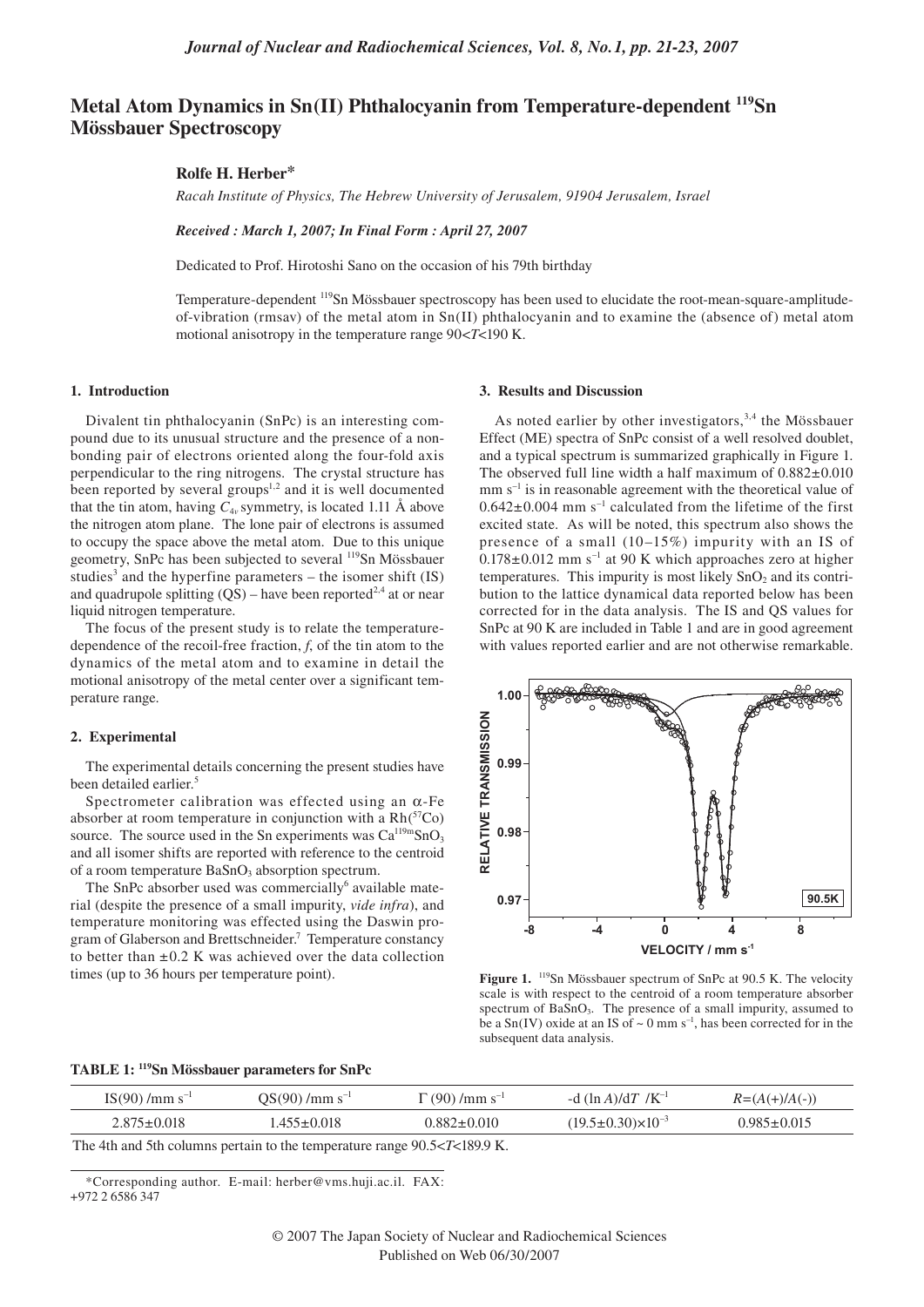

Figure 2. The area ratio of the two components of the doublet spectrum of SnPc. The difference between the mean value (0.986±0.015) and unity is (presumed) due to a small residual temperature independent texture effect. The two dashed lines indicate +/- one standard deviation of the data.

Over the 90 to 190 K temperature range, neither of these parameters is strongly temperature dependent and it is not possible to extract a meaningful value<sup>8</sup> for  $M_{\text{eff}}$  from IS(*T*).

In numerous earlier studies $9,10$  of tin organometallics, it has been noted that the intensity ratio of the two components of the resonance doublet may be a temperature-dependent quantity, due to the Gol'danskii-Karyagin effect, and from such data it is possible to extract the vibrational anisotropy of the metal atom motion; that is,  $-. Because in SnPc the metal$ atom is located 1.11 Å above the nitrogen atom plane and has a lone pair of electrons located on the four-fold symmetry  $axis$ ,<sup>11</sup> it was expected that this motional anisotropy would be observable in the ME spectra here recorded. The observed area ratio,  $R = [A(+)/A(-)]$ , where + and - refer to the doublet components at greater and lesser velocity than the spectrum centroid, is summarized graphically in Figure 2. The mean value of  $R =$ 0.986±0.015 and is considered to be temperature independent over the indicated range. This observation is similar to that observed for a tricoordinate stannylium cation $12$  (nominally tetravalent Sn) but has apparently not been reported in the literature for a nominally divalent Sn complex. Clearly, the metal atom motion up to 190 K appears to be equal in the two directions parallel and perpendicular to the  $C_{4v}$  axis.

The temperature dependence of the recoil-free fraction, *f*, extracted from the area under the resonance curve for an optically "thin" absorber, is summarized in Figure 3 in which the corrections for the small Sn(IV) impurity noted above, have been effected. The data in Figure 3 are well fit by a linear regression and yield  $-d(\ln A) / dT = (19.5 \pm 0.3) \times 10^{-3}$  K<sup>-1</sup> with a correlation coefficient of 0.998 for seven data points. This value is significantly larger than the value of  $14.0\times10^{-3}$  reported



**Figure 3.** Temperature dependence of the recoil-free fraction for SnPc.

by Molloy and Quill<sup>4</sup> in their 1986 study of  $Sn(II)$  and  $Sn(IV)$ phthalocyanins, but their reported line widths of 1.28 and 1.26  $mm s^{-1}$  at 78 K make the assumption of an optically "thin" absorber somewhat uncertain. It is also interesting to note that  $-d(\ln A) / dT$  for the (presumed) SnO<sub>2</sub> impurity is  $(13.0\pm 0.3)$  $\times 10^{-3}$  K<sup>-1</sup>, indicating, as expected, a somewhat "harder" lattice in this case.

As noted earlier in connection with other organometallic compounds investigated by the ME technique, $13,14$  making the assumption that the recoil-free fraction extrapolates to a value close to unity at absolute zero permits the calculation of a vibrational amplitude of the metal atom in these structures. Thus  $\ln f = -k^2 < x^2_{\text{ave}}$ , where *k* is the wave vector of the Sn 23.9 keV radiation,  $k^2 = 1.464 \times 10^{18}$  cm<sup>2</sup>, and  $\langle x^2_{\text{ave}} \rangle$  is the mean-square amplitude of vibration of the metal atom averaged over all directions. Using this simplified approach to the evaluation of the metal atom motion leads to the values of the rootmean-square-amplitude-of-vibration as a function of temperature summarized in Table 2 which also includes several other Sn(II) compounds recently studied by this technique.

## **4. Summary and Conclusions**

Temperature-dependent 119Sn Mössbauer effect spectroscopy of Sn(II) phthalocyanin over the temperature range 90<*T*<180 K has shown that there is no evidence of an anisotropy of the metal atom motion (Gol'danskii-Karyagin effect) parallel and perpendicular to the 4-fold symmetry axis running through the Sn atom, despite the fact that this atom is located 1.11 Å above the plane of the four indole nitrogens as well as the presence of the lone pair of electrons on this axis. The root-mean-squareamplitude-of-vibration of the metal atom in SnPc has been deduced from the recoil-free fraction data and compared to analogous values of related Sn(II) complexes.

| TABLE 2: Root-mean-square-amplitudes of vibration of the Sn atom (in A) in a number of related Sn(II) complexes |  |  |  |
|-----------------------------------------------------------------------------------------------------------------|--|--|--|
|                                                                                                                 |  |  |  |

| T/K | This work | Ref. 12 | Ref. 5 | $Ar'Sn = SnAr'$ | $Ar^*Sn = SnAr^*$ <sup>a</sup> |
|-----|-----------|---------|--------|-----------------|--------------------------------|
| 100 | 0.115     | 0.137   | 0.143  | 0.131           | 0.112                          |
| 125 | 0.129     |         |        |                 |                                |
| 150 | 0.141     | 0.168   | 0.176  | 0.160           | 0.137                          |
| 175 | 0.153     |         |        |                 |                                |
| 200 | 0.163     | 0.194   | 0.203  | 0.185           | 0.158                          |

The errors are estimated to be  $\sim \pm 10\%$ .

a G. H. Spikes, J. R. Giuliani, M. P. Augustine, I. Nowik, R. H. Herber, and P. P. Power, Inorg. Chem. (in press).